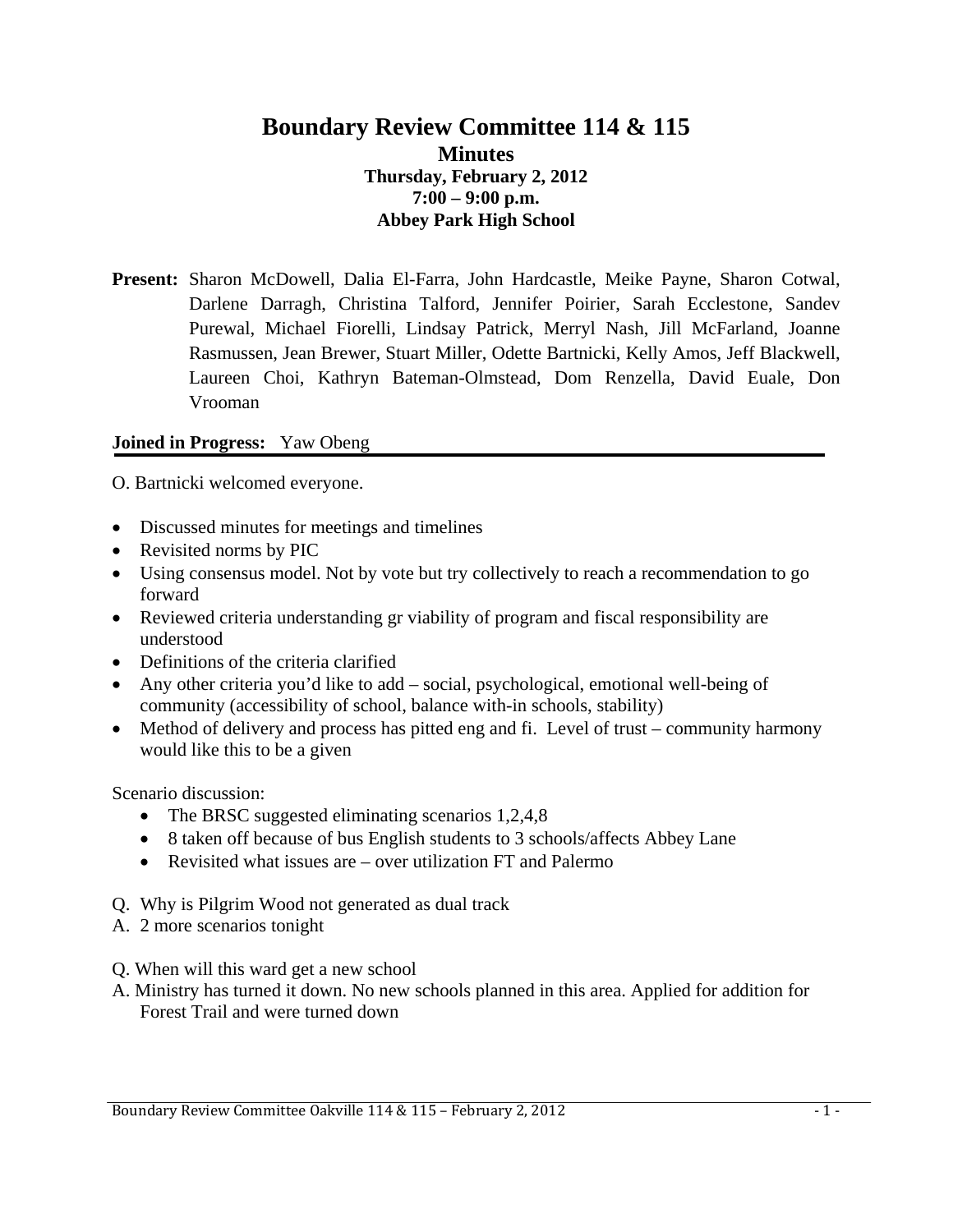- When new catholic school is will there be a mass exodus. At this point we don't know what the effect will be
- Pilgrim Wood special programs. Should these special programs be left at Pilgim Wood? Spec Ed department is looking into this. Suggestion made taking special classes out of Pilgrim Wood and send either to Abbey Lane or Heritage Glen
- When French Immersion classes developed resources are supplied
- Review and discussion of scenarios 1, 2, 4, 8. Consensus to not pursue as unfeasible.

# **Scenario 3**

Positives

- Relieves pressure at Palermo
- neighbourhood schools
- numbers good Forest Trail and Abbey Lane
- balanced for Forest Trail and Palermo
- dual track south of Upper Middle Rd split between 2 schools
- reduced busing

# Challenges

- Forest Trail single track
- Forest Trail English track is not in community school
- Palermo over crowded
- Abbey Lane viable French program?
- 2019 Abbey Lane over capacity
- Pilgrim Wood and Heritage Glen are underutilized
- Palermo long term grandfathering problem
- no immediate relief to Palermo & Forest Trail
- is it possible to start FI growing Gr. 1-3?

# **Scenario 5**

**Positives** 

- less transportation
- relief at West Oak, Emily Carr and CRW
- walk to, Emily Carr and CRW's FI
- Pilgrim Wood & Heritage Glen 100 percent

# **Decision made not to pursue this scenario**

# **Scenario 6**

**Positives** 

- less busing
- everyone in neighbourhood schools
- natural boundaries
- FI schools balanced
- dual track schools no matter program
- displacement to neighbourhood schools

# Challenges

- Emily Carr over utilized
- Emily Carr & CRW FI viability?
- Emily Carr & CRW portable issue

#### Challenges

- No relief at Palermo
- Forest Trail English viability
- CRW FI not viable
- CRW over utilized
- Abbey Lane under utilized
- Lack of balance north and south of Upper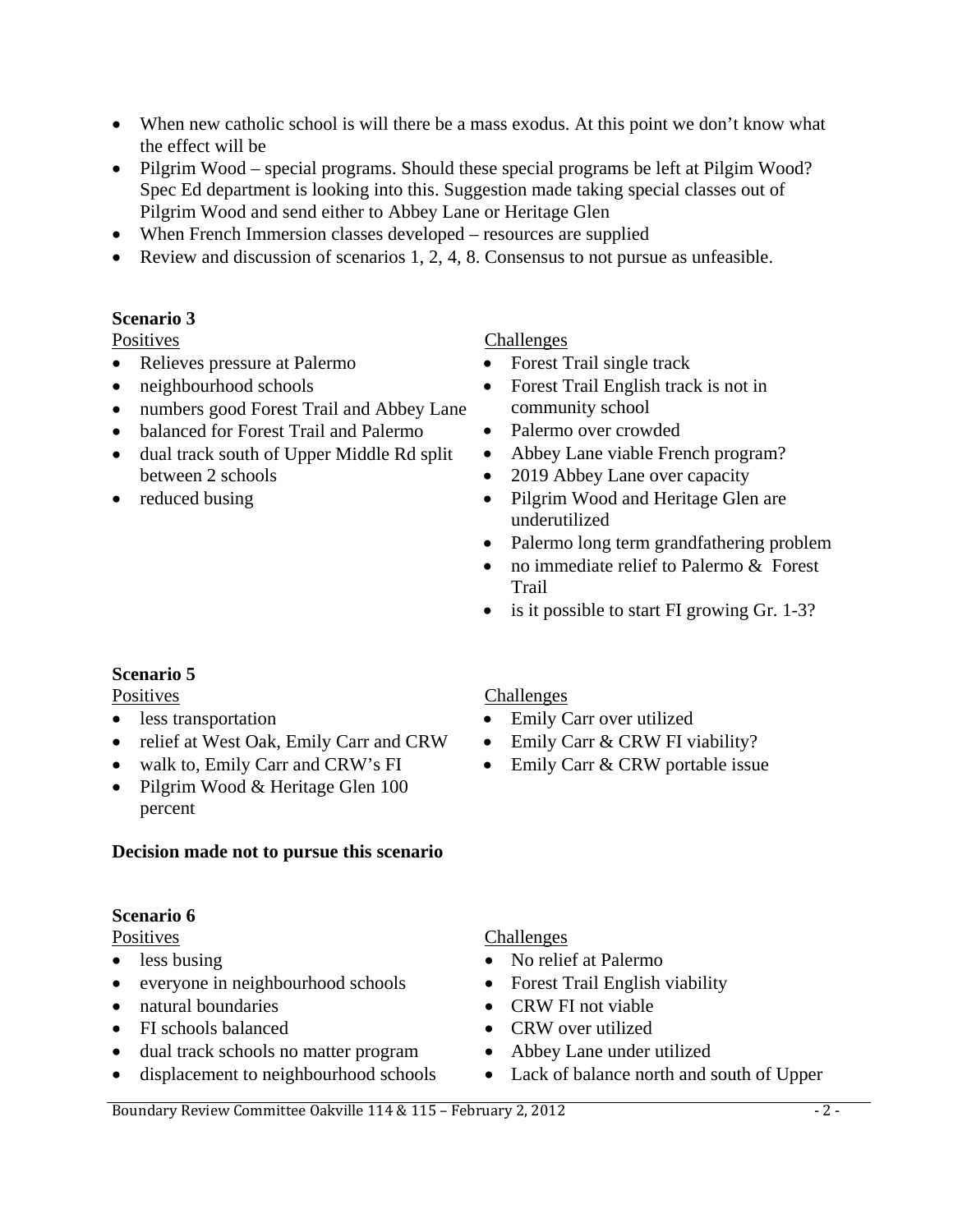## • balances pain of accommodation

- Consensus grow 1-3 instead of grow from 1?
- Q. Is there data that says it is better on kids with a growing programs or rip and tear.
- A. Kids want to be with friends versus parents want siblings together.

### **Scenario 7**

Positives

- less student movement
- less grandfathering
- more relief for Forest Trail

### **Scenario 9**

**Positives** 

- Why is Abbey Lane allocated 6 portables now when in 2009 it was 3. Difficult to go above 6 because of electrical and washrooms
- Same as 3
- Abbey Lane program viability
- Abbey Lane balance between 2 tracks

# **Negatives**

Negatives

Same as 6

- Same as 3
- Too aggressive by growing Gr 1-3
- Abbey Lane over capacity in 2019
- kids living near Forest Trail are still being bused out.

# **Scenario 10 Positives**

- relief for Palermo and Forest Trail
- overall balance of portables except Heritage Glen
- program viability more balance

# Negatives

- chops up CRW & Heritage Glen areas
- Pilgrim Wood, Palermo makes more busing,
- not respectful of natural boundaries
- Palermo kids bused to CRW (new area just being built)
- community being sent to 3 schools
- problem utilization of Abbey Lane, consider switching with Pilgrim Wood
- doesn't reduced busing
- kids being bused out of community

# Middle Rd.

• Palermo has 7 years of grandfathering